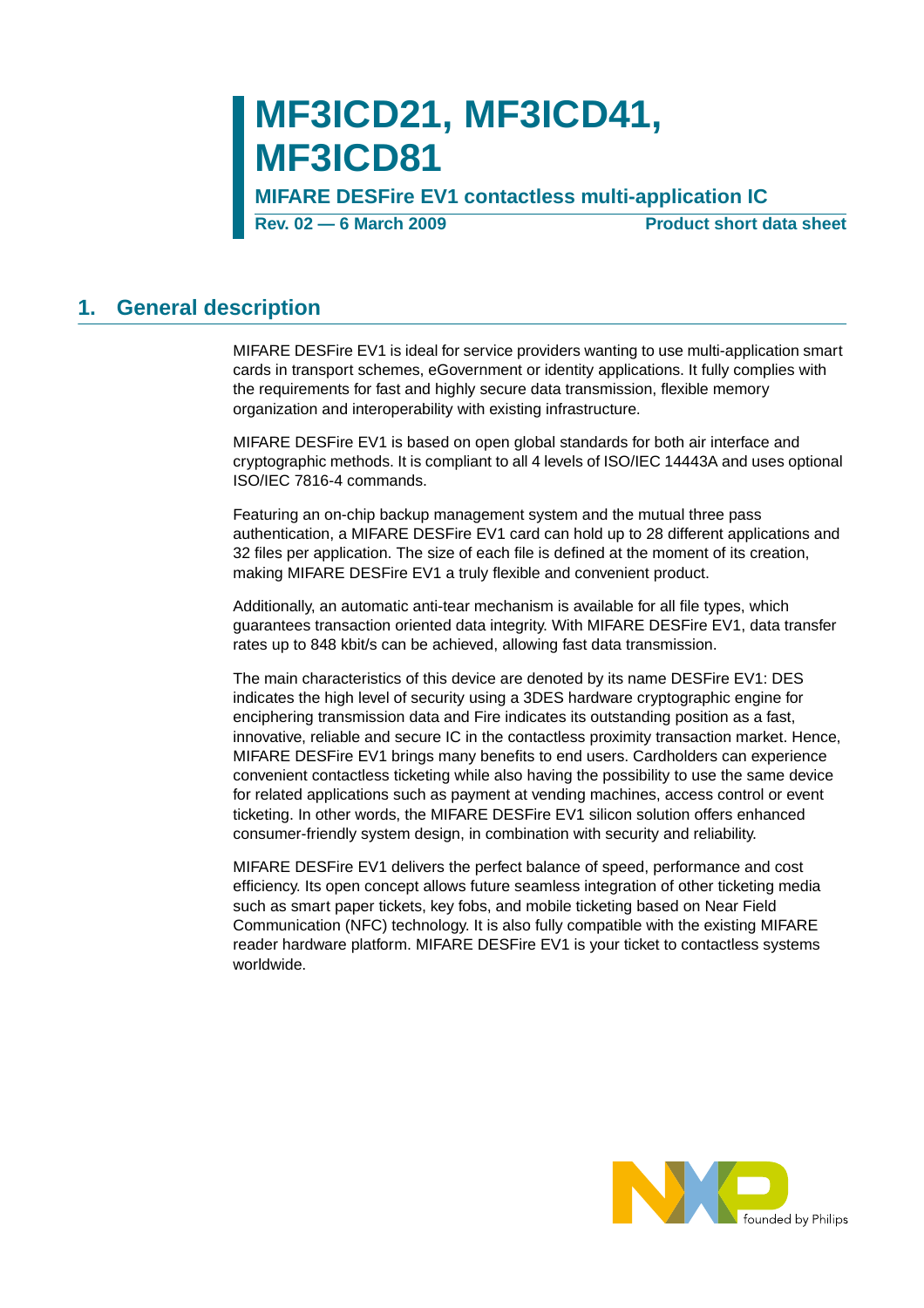**MIFARE DESFire EV1 contactless multi-application IC**

### <span id="page-1-2"></span><span id="page-1-0"></span>**2. Features**

#### **2.1 Key features**

- Fully ISO/IEC 14443 type A 1 to 4 compliant
- 8 KB EEPROM with fast programming<sup>1</sup>
- Secure, high-speed command set
- Flexible file structure
- Anti-collision
- Unique 7-byte serial number (ISO cascade level 2)
- Data integrity: CRC and bit counting on physical layer
- Open DES/3DES crypto algorithm in hardware
- Open AES128 crypto algorithm in hardware
- Based on NXP advanced 0.14 µm NV technology
- Fast data transfer: 106 kbit/s, 212 kbit/s, 424 kbit/s, 848 kbit/s
- Functional backward-compatibility to MF3ICD40
- Composite CC EAL 4+ certification

# <span id="page-1-1"></span>**3. Applications**

- Advanced public transportation
- High secure access control
- Event ticketing
- eGovernment
- Identity

<sup>1. 2</sup> KB and 4 KB versions are also available.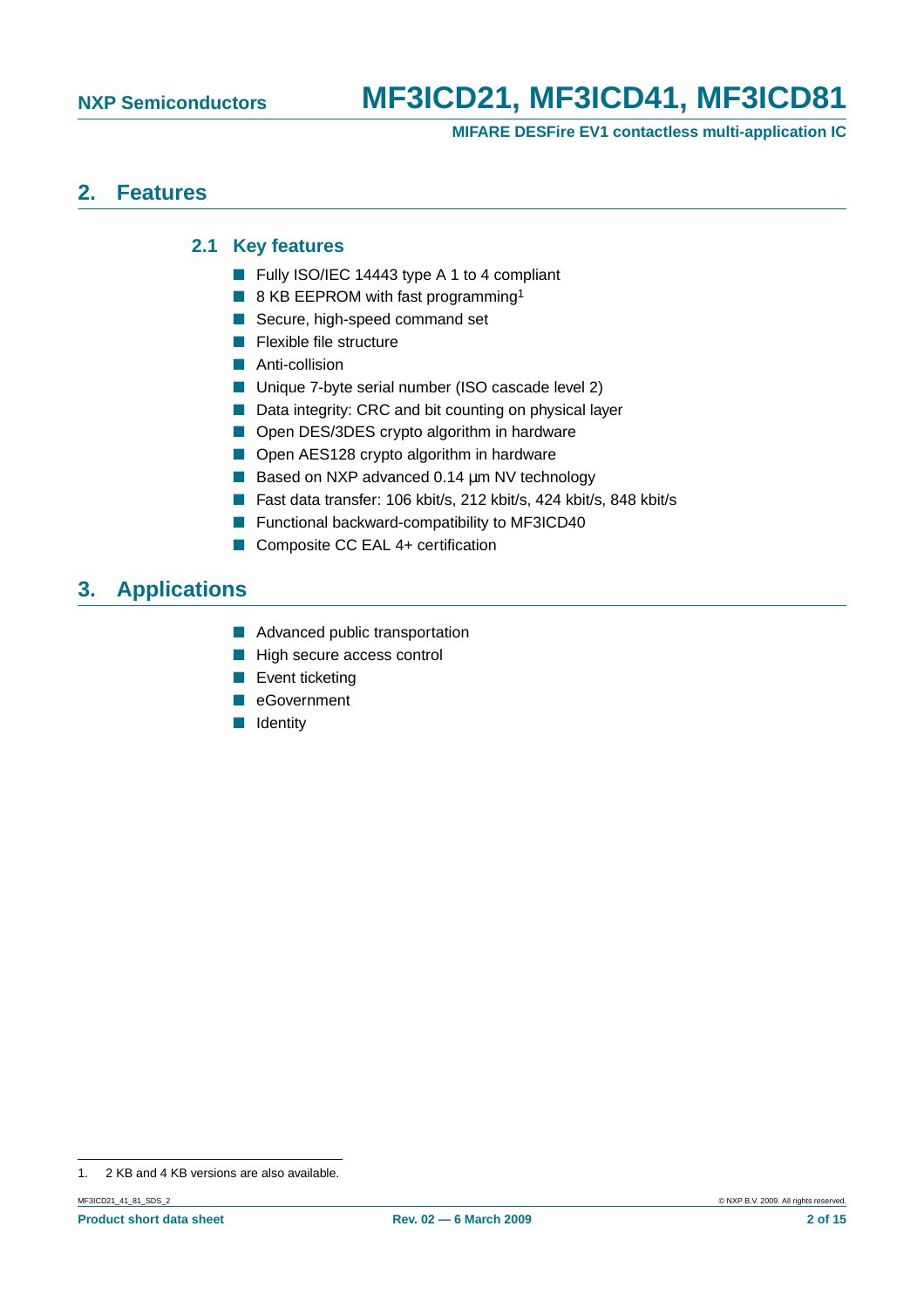**MIFARE DESFire EV1 contactless multi-application IC**

# <span id="page-2-7"></span>**4. Quick reference data**

<span id="page-2-5"></span>

| Table 1.         | Quick reference data [1][2]   |                                                             |                          |                |            |            |
|------------------|-------------------------------|-------------------------------------------------------------|--------------------------|----------------|------------|------------|
| <b>Symbol</b>    | <b>Parameter</b>              | <b>Conditions</b>                                           | Min                      | <b>Typ</b>     | <b>Max</b> | Unit       |
| $f_i$            | input frequency               |                                                             | $\overline{\phantom{a}}$ | 13.56          | ٠          | <b>MHz</b> |
| $C_i$            | input capacitance             | $T_{amb}$ = 22 °C; f <sub>i</sub> = 13.56 MHz;<br>2.8 V RMS | $\boxed{3}$<br>14.96     | 17.0           | 19.04      | pF         |
|                  | <b>EEPROM</b> characteristics |                                                             |                          |                |            |            |
| t <sub>ret</sub> | retention time                | $T_{amb}$ = 22 °C                                           | 10                       | $\overline{a}$ | -          | year       |
| $N_{endu(W)}$    | write endurance               | $T_{amb}$ = 22 °C                                           | 200000                   | 500000         | -          | cycle      |
| $t_{cy(W)}$      | write cycle time              | $T_{amb}$ = 22 °C                                           | ٠                        | 2.9            | -          | ms         |

<span id="page-2-0"></span>[1] Stresses above one or more of the values may cause permanent damage to the device.

<span id="page-2-1"></span>[2] Exposure to limiting values for extended periods may affect device reliability.

<span id="page-2-2"></span>[3] Measured with LCR meter.

### <span id="page-2-4"></span>**5. Ordering information**

#### <span id="page-2-6"></span>**Table 2. Ordering information**

| Type number      | Package              |                                                                                                                                                   |                |  |
|------------------|----------------------|---------------------------------------------------------------------------------------------------------------------------------------------------|----------------|--|
|                  | <b>Name</b>          | <b>Description</b>                                                                                                                                | <b>Version</b> |  |
| MF3ICD8101DUD/04 | <b>FFC</b>           | 8 inch wafer (sawn; 120 µm thickness, on film<br>frame carrier; electronic fail die marking<br>according to SECSII format); see Ref. 4, 8K EEPROM |                |  |
| MF3ICD4101DUD/04 | <b>FFC</b>           | 8 inch wafer (sawn; 120 µm thickness, on film<br>frame carrier; electronic fail die marking<br>according to SECSII format); see Ref. 4, 4K EEPROM |                |  |
| MF3ICD2101DUD/04 | FFC                  | 8 inch wafer (sawn; 120 µm thickness, on film<br>frame carrier; electronic fail die marking<br>according to SECSII format); see Ref. 4, 2K EEPROM |                |  |
| MF3MOD8101DA4/04 | PLLMC <sup>[1]</sup> | plastic leadless module carrier package; 35 mm<br>wide tape; see Ref. 5, 8K EEPROM                                                                | SOT500-2       |  |
| MF3MOD4101DA4/04 | PLLMC <sup>[1]</sup> | plastic leadless module carrier package; 35 mm<br>wide tape; see Ref. 5, 4K EEPROM                                                                | SOT500-2       |  |
| MF3MOD2101DA4/04 | PLLMC <sup>[1]</sup> | plastic leadless module carrier package; 35 mm<br>wide tape; see Ref. 5, 2K EEPROM                                                                | SOT500-2       |  |

<span id="page-2-3"></span>[1] This package is also known as MOA4.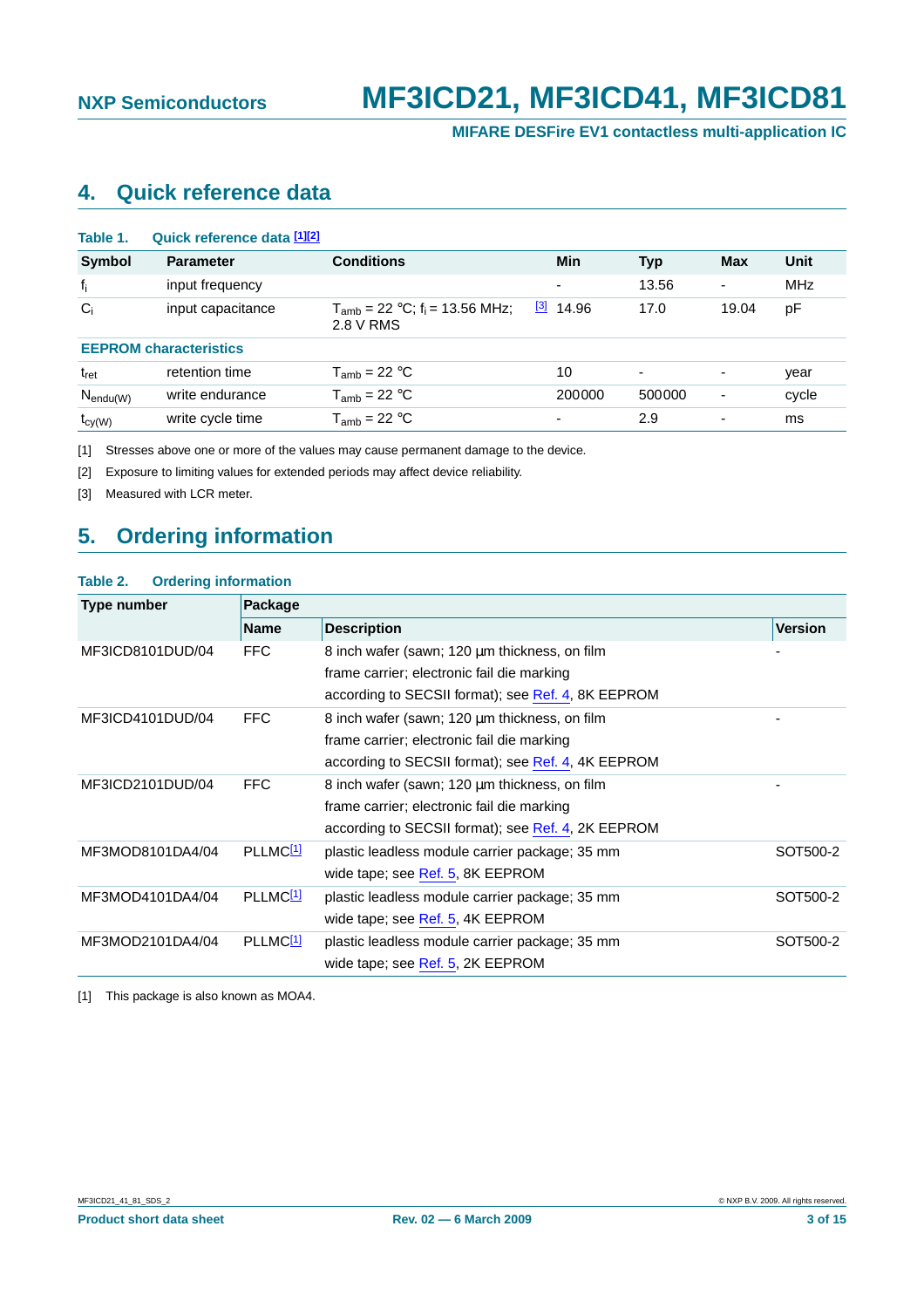**MIFARE DESFire EV1 contactless multi-application IC**

### <span id="page-3-5"></span>**6. Block diagram**



### <span id="page-3-6"></span>**7. Limiting values**

#### <span id="page-3-4"></span><span id="page-3-3"></span>**Table 3. Limiting values [\[1\]](#page-3-0)[\[2\]](#page-3-1)**

In accordance with the Absolute Maximum Rating System (IEC 60134).

| Symbol                     | <b>Parameter</b>                       | <b>Conditions</b> | Min                                    | Max | Unit |
|----------------------------|----------------------------------------|-------------------|----------------------------------------|-----|------|
| <sub>1</sub>               | input current                          |                   | $\overline{a}$                         | 30  | mA   |
| $P_{\text{tot}}$ /pack     | total power dissipation per<br>package |                   | $\overline{\phantom{0}}$               | 200 | mW   |
| ${\mathsf T}_{\text{stg}}$ | storage temperature                    |                   | $-55$                                  | 125 | °C   |
| ${\tt T}_{\mathsf{amb}}$   | ambient temperature                    |                   | $-25$                                  | 70  | °C   |
| V <sub>ESD</sub>           | electrostatic discharge voltage        |                   | $\begin{bmatrix} 3 \\ 2 \end{bmatrix}$ | ۰   | kV   |
| $I_{\text{lu}}$            | latch-up current                       |                   | ±100                                   |     | mA   |

<span id="page-3-0"></span>[1] Stresses above one or more of the limiting values may cause permanent damage to the device.

<span id="page-3-1"></span>[2] Exposure to limiting values for extended periods may affect device reliability.

<span id="page-3-2"></span>[3] MIL Standard 883-C method 3015; human body model: C = 100 pF, R = 1.5 k $\Omega$ .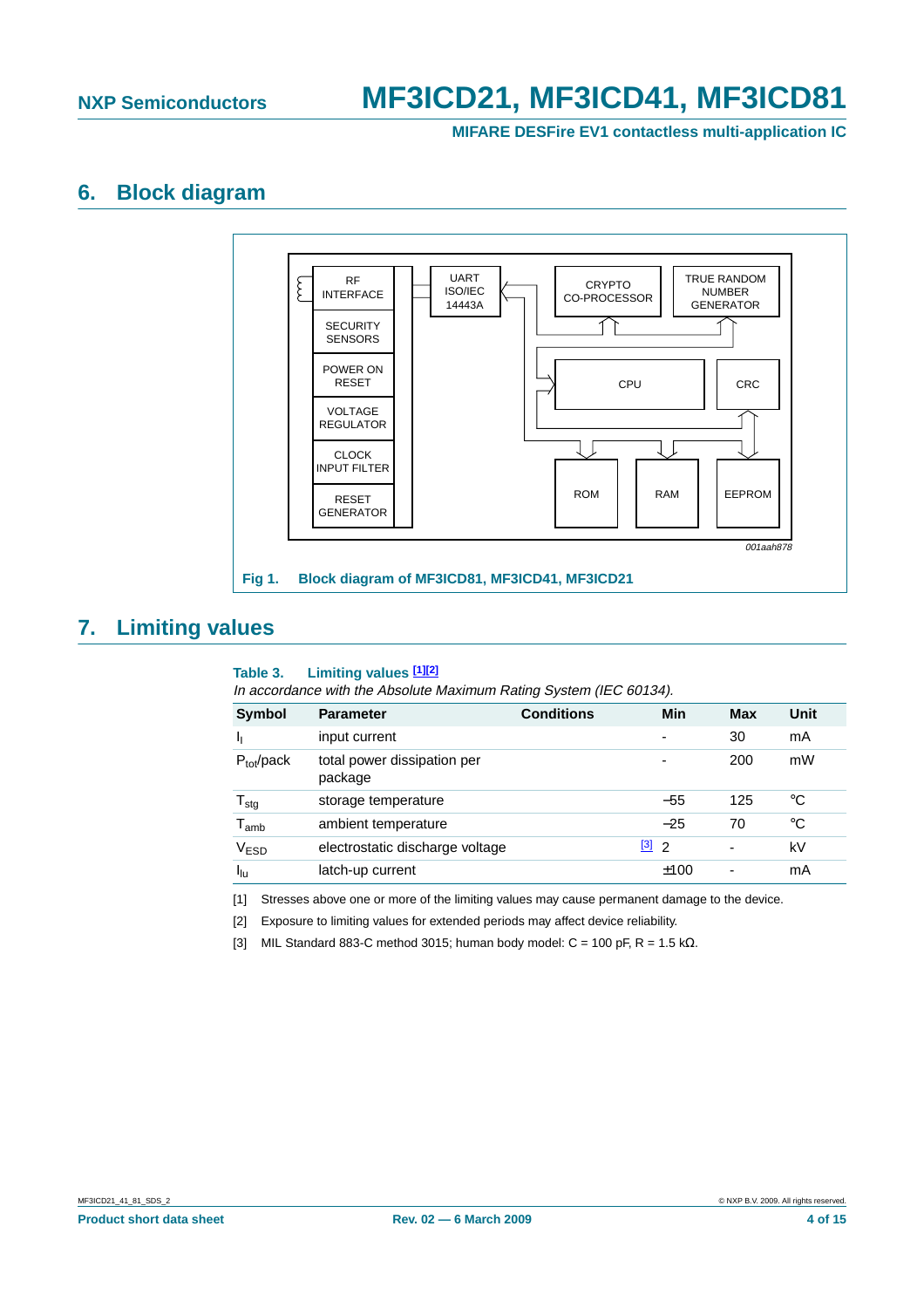**MIFARE DESFire EV1 contactless multi-application IC**

### <span id="page-4-1"></span><span id="page-4-0"></span>**8. Functional description**

#### **8.1 Contactless energy and data transfer**

In the MIFARE system, the MIFARE DESFire EV1 is connected to a coil consisting of a few turns embedded in a standard ISO/IEC smart card (see [Ref.](#page-11-2) 7). A battery is not needed. When the card is positioned in the proximity of the PCD antenna, the high speed RF communication interface allows data to be transmitted up to 848 kbit/s.

#### <span id="page-4-2"></span>**8.2 Anti-collision**

An intelligent anti-collision mechanism allows more than one MIFARE DESFire EV1 in the field to be handled simultaneously. The anti-collision algorithm selects each MIFARE DESFire EV1 individually and ensures that the execution of a transaction with a selected MIFARE DESFire EV1 is performed correctly without data corruption resulting from other MIFARE DESFire EV1s in the field.

#### <span id="page-4-3"></span>**8.3 UID/serial number**

The unique 7 byte (UID) is programmed into a locked part of the NV memory which is reserved for the manufacturer. Due to security and system requirements these bytes are write-protected after being programmed by the IC manufacturer at production time. According to ISO/IEC 14443-3 (see [Ref.](#page-11-3) 11) during the first anti-collision loop the cascade tag returns a value of 88h and also the first 3 bytes of the UID, UID0 to UID2 and BCC. The second anti-collision loop returns bytes UID3 to UID6 and BCC.

SN0 holds the manufacturer ID for NXP (04h) according to ISO/IEC 14443-3 and ISO/IEC 7816-6 AMD 1.

MIFARE DESFire EV1 also allows Random ID to be used. In this case MIFARE DESFire EV1 only uses a single anti-collision loop. The 3 byte random number is generated after RF reset of the MIFARE DESFire EV1.

#### <span id="page-4-4"></span>**8.4 Memory organization**

The 2/4/8 KB NV memory is organized using a flexible file system. This file system allows a maximum of 28 different applications on one MIFARE DESFire EV1. Each application provides up to 32 files. Every application is represented by its 3 bytes Application IDentifier (AID).

Five different file types are supported; see [Section](#page-5-0) 8.5.

A guideline to assign DESFire AIDs can be found in the application note MIFARE Application Directory (MAD); see [Ref.](#page-11-4) 8.

Each file can be created either at MIFARE DESFire EV1 initialization (card production/card printing), at MIFARE DESFire EV1 personalization (vending machine) or in the field.

If a file or application becomes obsolete in operation, it can be permanently invalidated.

Commands which have impact on the file structure itself (e.g. creation or deletion of applications, change of keys) activate an automatic rollback mechanism, which protects the file structure from being corrupted.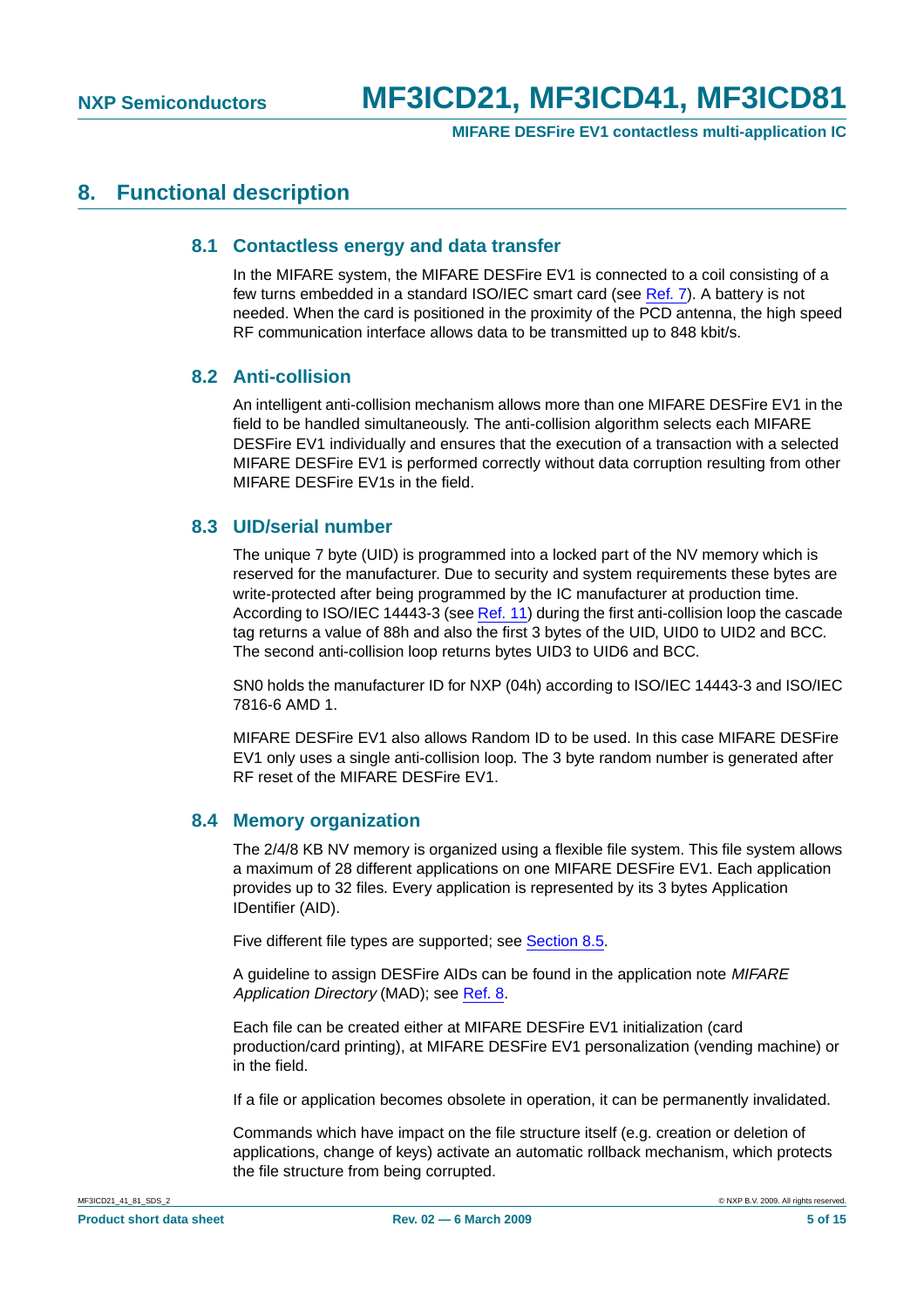**MIFARE DESFire EV1 contactless multi-application IC**

If this rollback is necessary, it is done without user interaction before carrying out further commands. To ensure data integrity on application level, a transaction-oriented backup is implemented for all file types with backup. It is possible to mix file types with and without backup within one application.

As the commands are the same for MF3ICD81, MF3ICD41 and MF3ICD21, the command details are available in [Ref.](#page-11-5) 1. Only the memory size is different between the three devices.

#### <span id="page-5-0"></span>**8.5 Available file types**

The files within an application can be any of the following types:

- **•** Standard data files
- **•** Backup data files
- **•** Value files with backup
- **•** Linear record files with backup
- **•** Cyclic record files with backup

#### <span id="page-5-1"></span>**8.6 Security**

The 7 byte UID is fixed, programmed into each device during production. It cannot be altered and ensures the uniqueness of each device.

The UID may be used to derive diversified keys for each ticket. Diversified MIFARE DESFire EV1 keys contribute to gain an effective anti-cloning mechanism and increase the security of the original key; see [Ref.](#page-11-6) 6.

Prior to data transmission a mutual three pass authentication can be done between MIFARE DESFire EV1 and PCD depending on the configuration employing either 56-bit DES (single DES, DES), 112-bit DES (triple DES, 3DES), 168-bit DES (3 key triple DES, 3K3DES) or AES. During the authentication the level of security of all further commands during the session is set. In addition the communication settings of the file/application result in the following options of secure communication between MIFARE DESFire EV1 and PCD:

- **•** Plain data transfer (only possible within the backwards-compatible mode to MF3ICD40)
- **•** Plain data transfer with cryptographic checksum (MAC): Authentication with backwards-compatible mode to MF3ICD40: 4 byte MAC, all other authentications based on DES/3DES/AES: 8 byte CMAC
- **•** Encrypted data transfer (secured by CRC before encryption): Authentication with backwards-compatible mode to MF3ICD40: A 16-bit CRC is calculated over the stream and attached. The resulting stream is encrypted using the chosen cryptographic method. All other authentications based DES/3DES/AES: A 32-bit CRC is calculated over the stream and attached. The resulting stream is encrypted using the chosen cryptographic method.

Find more information on the security concept of the product in [Ref.](#page-11-5) 1. Be aware not all levels of security are recommended. The recommended secure handling of the product can be seen in [Ref.](#page-11-7) 2 and in [Ref.](#page-11-8) 10.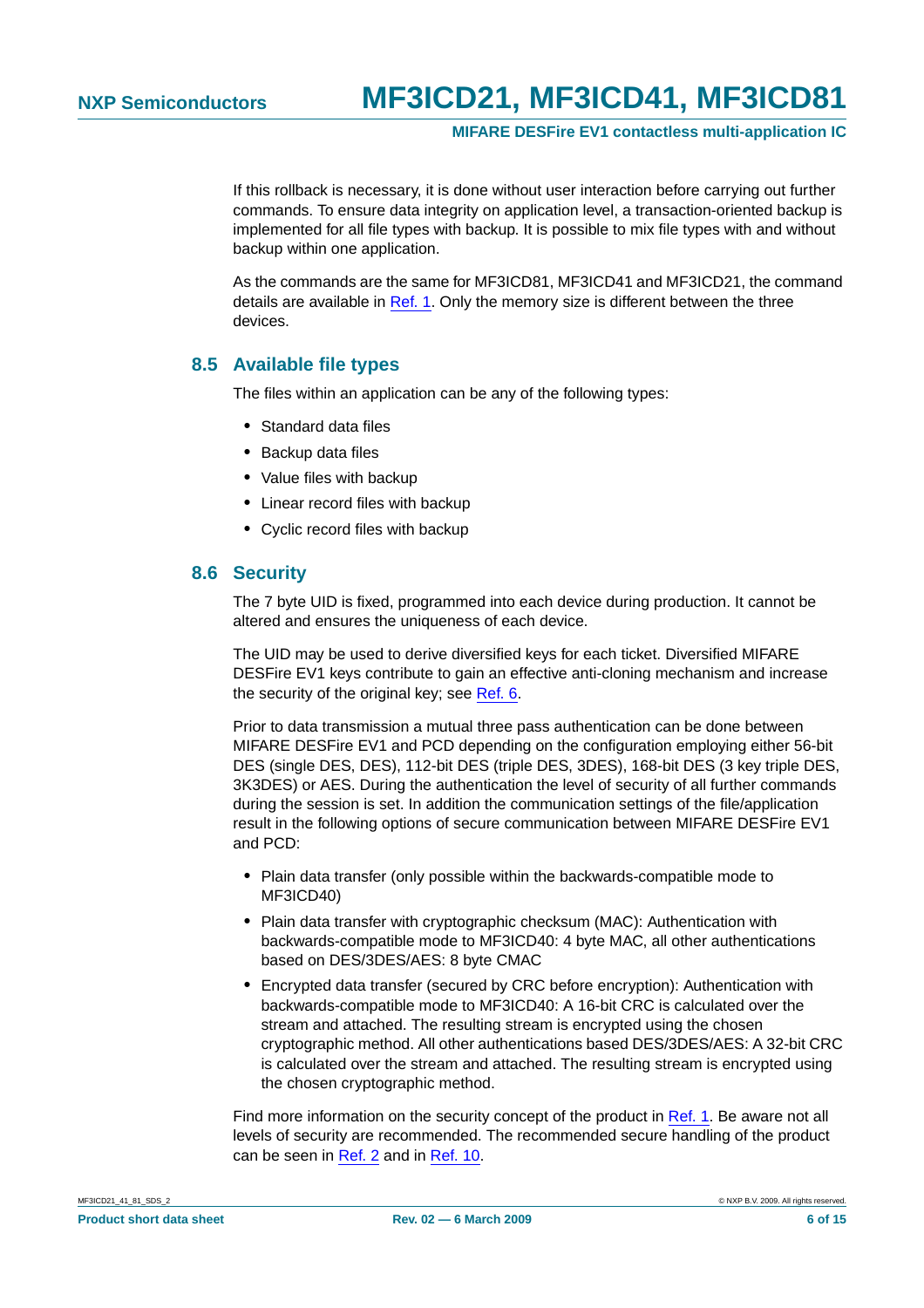**MIFARE DESFire EV1 contactless multi-application IC**

### <span id="page-6-3"></span><span id="page-6-2"></span>**9. DESFire command set**

A detailed description of all commands is provided in [Ref.](#page-11-5) 1.

### **9.1 ISO/IEC 14443-3**

<span id="page-6-0"></span>

| Table 4.    | <b>ISO/IEC 14443-3</b>               |                                                                                                                               |
|-------------|--------------------------------------|-------------------------------------------------------------------------------------------------------------------------------|
| Command     |                                      | <b>Description</b>                                                                                                            |
| <b>REQA</b> |                                      | REQA and ATQA are implemented fully<br>according to ISO/IEC 14443-3                                                           |
| <b>WUPA</b> |                                      | WUPA is implemented fully according to ISO/IEC<br>14443-3                                                                     |
|             | ANTICOLLISION/SELECT Cascade Level 1 | ANTICOLLISION and SELECT commands are<br>implemented fully according to ISO/IEC 14443-3;<br>the response is part 1 of the UID |
|             | ANTICOLLISION/SELECT Cascade Level 2 | ANTICOLLISION and SELECT commands are<br>implemented fully according to ISO/IEC 14443-3;<br>the response is part 2 of the UID |
| <b>HALT</b> |                                      | brings MIFARE DESFire EV1 to the HALT state                                                                                   |
|             |                                      |                                                                                                                               |

### <span id="page-6-4"></span>**9.2 ISO/IEC 14443-4**

<span id="page-6-1"></span>

| Table 5.        | <b>ISO/IEC 14443-4</b>                                                                                                                                                                                                                                                      |  |  |  |  |
|-----------------|-----------------------------------------------------------------------------------------------------------------------------------------------------------------------------------------------------------------------------------------------------------------------------|--|--|--|--|
| <b>Command</b>  | <b>Description</b>                                                                                                                                                                                                                                                          |  |  |  |  |
| <b>RATS</b>     | identifies the MIFARE DESFire EV1 type to the PCD                                                                                                                                                                                                                           |  |  |  |  |
| <b>PPS</b>      | allows individual selection of the communication baud rate between PCD and<br>MIFARE DESFire EV1; for DESFire it is possible to set different<br>communication baud rates for each direction <i>i.e.</i> DESFire allows a<br>non-symmetrical information interchange speed. |  |  |  |  |
| <b>WTX</b>      | if the MIFARE DESFire EV1 needs more time than the defined FWT to<br>respond to a PCD command it requests a Waiting Time eXtension (WTX)                                                                                                                                    |  |  |  |  |
| <b>DESELECT</b> | allows MIFARE DESFire EV1 to be brought to the HALT state                                                                                                                                                                                                                   |  |  |  |  |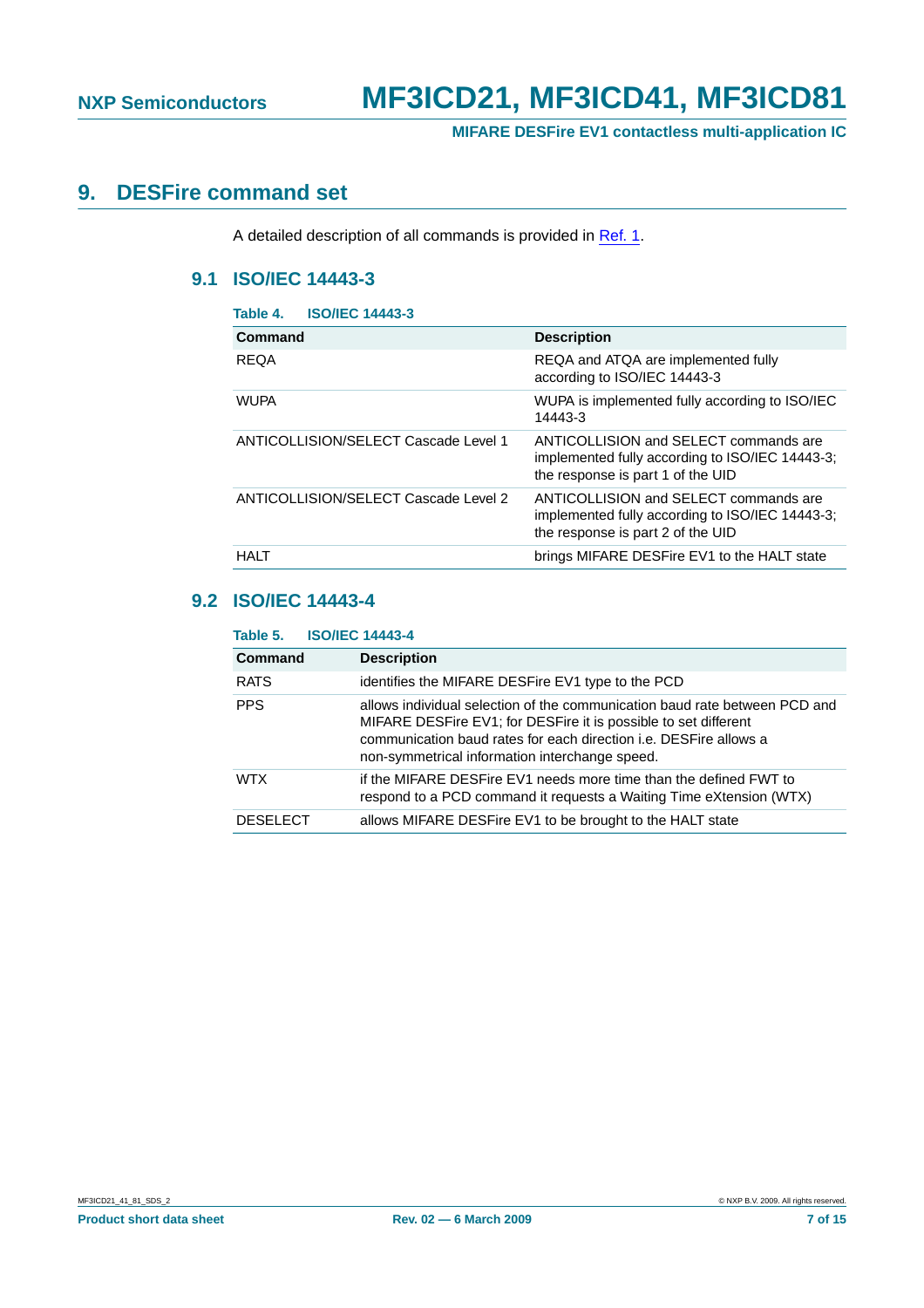**MIFARE DESFire EV1 contactless multi-application IC**

#### <span id="page-7-2"></span>**9.3 MIFARE DESFire EV1 command set overview – security related commands**

<span id="page-7-0"></span>

| Table 6.           | <b>Security related commands</b>                                                                                                                                                                                                                                                                                                                                                                                                                                                                                                         |  |  |  |
|--------------------|------------------------------------------------------------------------------------------------------------------------------------------------------------------------------------------------------------------------------------------------------------------------------------------------------------------------------------------------------------------------------------------------------------------------------------------------------------------------------------------------------------------------------------------|--|--|--|
| <b>Command</b>     | <b>Description</b>                                                                                                                                                                                                                                                                                                                                                                                                                                                                                                                       |  |  |  |
| Authenticate       | MIFARE DESFire EV1 and the reader device show in an encrypted way<br>that they possess the same secret which especially means the same key;<br>this not only confirms that both entities are permitted to perform<br>operations on each other but also creates a session key which can be<br>used to keep the further communication path secure; as the name<br>"session key" implicitly indicates, each time a new authentication<br>procedure is successfully completed a new key for further cryptographic<br>operations is generated |  |  |  |
| Change KeySettings | changes the master key settings on MIFARE DESFire EV1 and<br>application level                                                                                                                                                                                                                                                                                                                                                                                                                                                           |  |  |  |
| Set Configuration  | configures the card and pre-personalizes the card with a key, defines if<br>the UID or the random ID is sent back during communication setup and<br>configures the ATS string                                                                                                                                                                                                                                                                                                                                                            |  |  |  |
| Change Key         | changes any key stored on the MIFARE DESFire EV1                                                                                                                                                                                                                                                                                                                                                                                                                                                                                         |  |  |  |
| Get Key Version    | reads out the current key version of any key stored on the MIFARE<br><b>DESFire EV1</b>                                                                                                                                                                                                                                                                                                                                                                                                                                                  |  |  |  |

**Remark:** All command and data frames are exchanged between MIFARE DESFire EV1 and PCD by using block format as defined in ISO/IEC 14443-4.

#### <span id="page-7-3"></span>**9.4 MIFARE DESFire EV1 command set overview – MIFARE DESFire EV1 level commands**

#### <span id="page-7-1"></span>**Table 7. Level commands**

| Command                     | <b>Description</b>                                                                                                                                                                        |
|-----------------------------|-------------------------------------------------------------------------------------------------------------------------------------------------------------------------------------------|
| <b>Create Application</b>   | creates new applications on the MIFARE DESFire EV1                                                                                                                                        |
| Delete Application          | permanently deactivates applications on the MIFARE DESFire EV1                                                                                                                            |
| <b>Get Applications IDs</b> | returns the Application IDentifiers of all applications on a MIFARE<br><b>DESFire EV1</b>                                                                                                 |
| Free Memory                 | returns the free memory available on the card                                                                                                                                             |
| <b>GetDFNames</b>           | returns the DF names                                                                                                                                                                      |
| <b>Get KeySettings</b>      | gets information on the MIFARE DESFire EV1 and application master<br>key settings; in addition it returns the maximum number of keys which<br>are configured for the selected application |
| Select Application          | selects one specific application for further access                                                                                                                                       |
| FormatMF3ICD81              | releases the MF3ICD81 user memory                                                                                                                                                         |
| <b>Get Version</b>          | returns manufacturing related data of the MIFARE DESFire EV1                                                                                                                              |
| GetCardUID                  | returns the UID                                                                                                                                                                           |

**Remark:** All command and data frames are exchanged between MIFARE DESFire EV1 and PCD by using block format as defined in ISO/IEC 14443-4.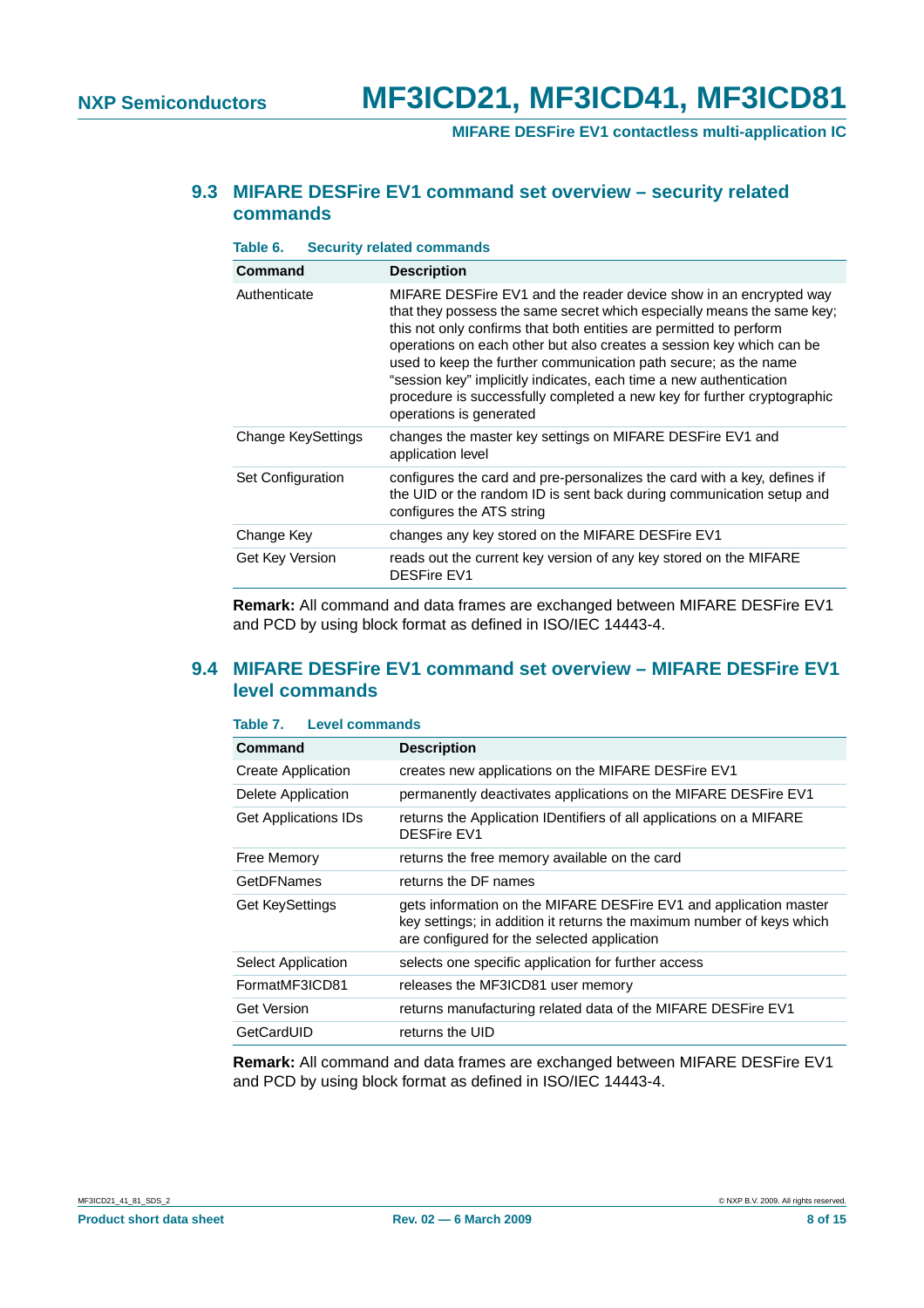**MIFARE DESFire EV1 contactless multi-application IC**

#### <span id="page-8-2"></span>**9.5 MIFARE DESFire EV1 command set overview – application level commands**

<span id="page-8-0"></span>**Table 8. Application level commands Command Description** Get FileIDs returns the File IDentifiers of all active files within the currently selected application Get FileSettings ets information on the properties of a specific file Change FileSettings changes the access parameters of an existing file Create StdDataFile creates files for the storage of plain unformatted user data within an existing application on the MIFARE DESFire EV1 Create **BackupDataFile** creates files for the storage of plain unformatted user data within an existing application on the MIFARE DESFire EV1, additionally supporting the feature of an integrated backup mechanism Create ValueFile creates files for the storage and manipulation of 32-bit signed integer values within an existing application on the MIFARE DESFire EV1 **Create** LinearRecordFile creates files for multiple storage of similar structural data, for example, loyalty programs within an existing application on the MIFARE DESFire EV1; once the file is filled completely with data records, further writing to the file is not possible unless it is cleared **Create** CyclicRecordFile creates files for multiple storage of similar structural data, for example, logging transactions within an existing application on the MIFARE DESFire EV1; once the file is filled completely with data records, the MIFARE DESFire EV1 automatically overwrites the oldest record with the latest written one (this wrap is fully transparent for the PCD) DeleteFile **permanently deactivates a file within the file directory of the currently** selected application

**Remark:** All command and data frames are exchanged between MIFARE DESFire EV1 and PCD by using block format as defined in ISO/IEC 14443-4.

#### <span id="page-8-3"></span>**9.6 MIFARE DESFire EV1 command set overview – data manipulation commands**

<span id="page-8-1"></span>

| Table 9.              | <b>Data manipulation commands</b>                                                                                 |  |  |
|-----------------------|-------------------------------------------------------------------------------------------------------------------|--|--|
| Command               | <b>Description</b>                                                                                                |  |  |
| Read Data             | reads data from Standard Data files or Backup Data files                                                          |  |  |
| Write Data            | writes data to Standard Data files or Backup Data files                                                           |  |  |
| Get Value             | reads the currently stored value from Value files                                                                 |  |  |
| Credit                | increases a value stored in a Value file                                                                          |  |  |
| Debit                 | decreases a value stored in a Value file                                                                          |  |  |
| <b>Limited Credit</b> | allows a limited increase of a value stored in a Value file without<br>having full Credit permissions to the file |  |  |
| <b>Write Record</b>   | writes data to a record in a Cyclic or Linear Record file                                                         |  |  |
| Read Records          | reads out a set of complete records from a Cyclic or Linear Record<br>file                                        |  |  |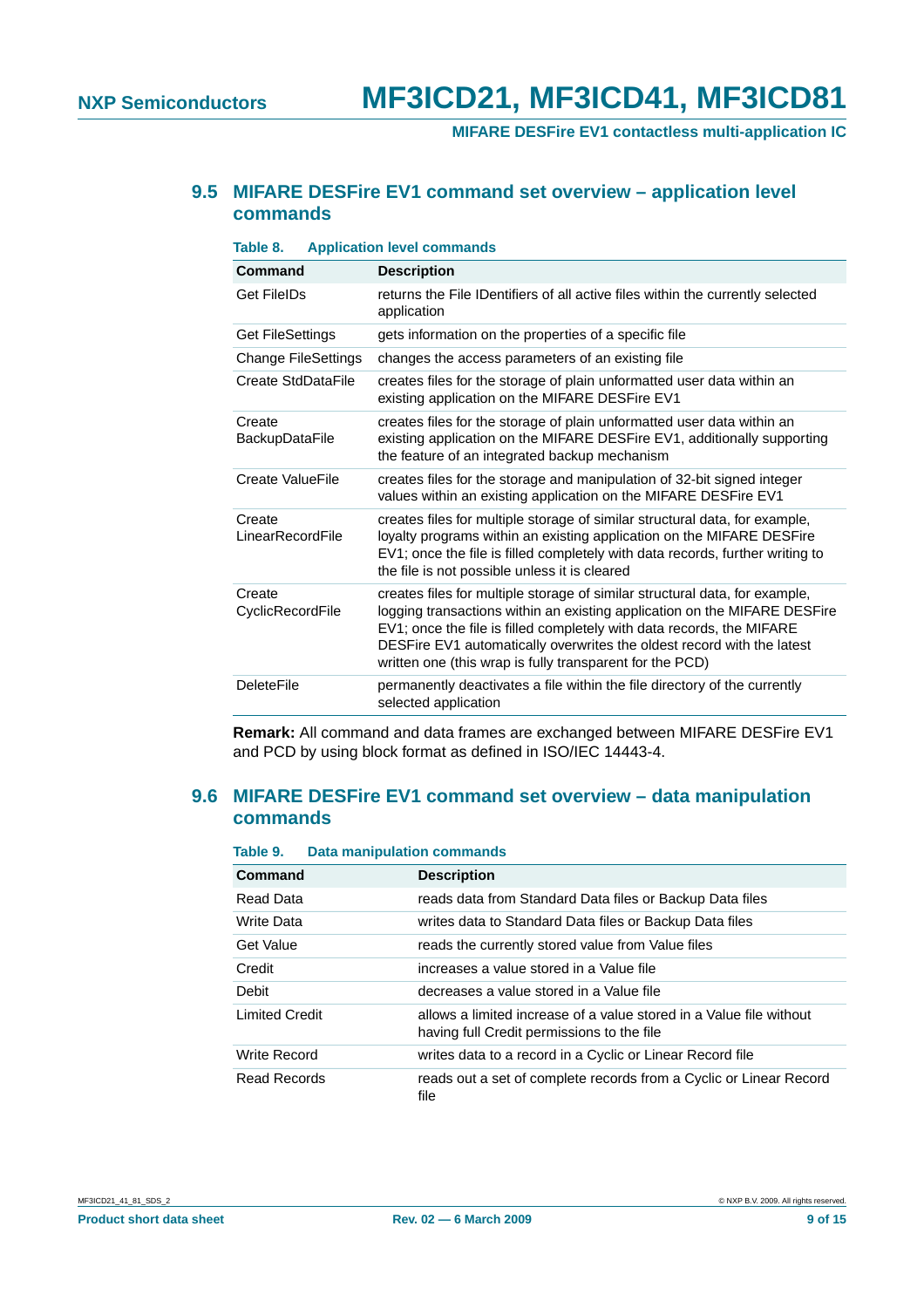#### **MIFARE DESFire EV1 contactless multi-application IC**

**Table 9. Data manipulation commands** …continued

| <b>Command</b>            | <b>Description</b>                                                                                                   |
|---------------------------|----------------------------------------------------------------------------------------------------------------------|
| Clear RecordFile          | resets a Cyclic or Linear Record file to empty state                                                                 |
| <b>Commit Transaction</b> | validates all previous write accesses on Backup Data files, Value<br>files and Record files within one application   |
| Abort Transaction         | invalidates all previous write accesses on Backup Data files, Value<br>files and Record files within one application |

**Remark:** All command and data frames are exchanged between MIFARE DESFire EV1 and PCD by using block format as defined in ISO/IEC 14443-4.

#### <span id="page-9-0"></span>**9.7 MIFARE DESFire EV1 command set - ISO/IEC 7816 APDU commands**

The MIFARE DESFire EV1 provides the following commands according to ISO/IEC 7816-4:

- **–** INS code 'A4' SELECT
- **–** INS code 'B0' READ BINARY
- **–** INS code 'D6' UPDATE BINARY
- **–** INS code 'B2' READ RECORDS
- **–** INS code 'E2' APPEND RECORD
- **–** INS code '84' GET CHALLENGE
- **–** INS code '88' INTERNAL AUTHENTICATE
- **–** INS code '82' EXTERNAL AUTHENTICATE

#### <span id="page-9-1"></span>**9.7.1 ISO/IEC 7816-4 APDU message structure**

DESFire supports the APDU message structure according to ISO/IEC 7816-4 for:

- **–** an optional wrapping of the native DESFire APDU format
- **–** additionally implemented ISO/IEC 7816-4 commands

Find more information on the ISO/IEC 7816-4 commands in [Ref.](#page-11-5) 1.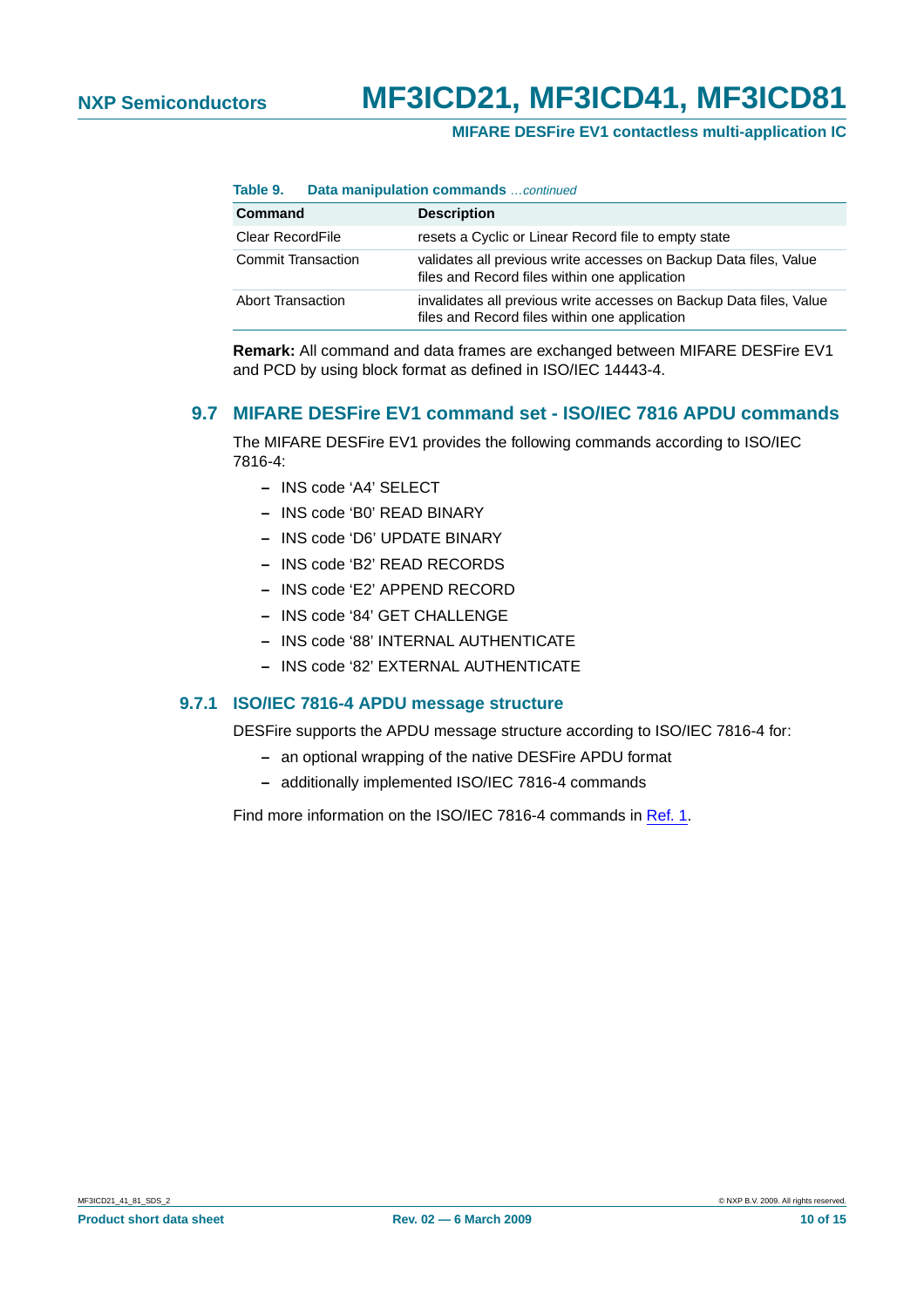**MIFARE DESFire EV1 contactless multi-application IC**

# <span id="page-10-1"></span>**10. Abbreviations**

<span id="page-10-0"></span>

| Table 10.   | <b>Abbreviations</b>                                |
|-------------|-----------------------------------------------------|
| Acronym     | <b>Description</b>                                  |
| <b>AES</b>  | <b>Advanced Encryption Standard</b>                 |
| AID         | <b>Application IDentifier</b>                       |
| APDU        | Application Protocol Data Unit                      |
| <b>ATS</b>  | Answer to Select                                    |
| CC          | Common Criteria                                     |
| <b>CMAC</b> | Cryptic Message Authentication Code                 |
| <b>CRC</b>  | <b>Cyclic Redundancy Check</b>                      |
| <b>DES</b>  | <b>Digital Encryption Standard</b>                  |
| DF          | <b>Dedicated File</b>                               |
| EAL         | <b>Evaluation Assurance Level</b>                   |
| EEPROM      | Electrically Erasable Programmable Read-Only Memory |
| <b>FWT</b>  | Frame Waiting Time                                  |
| ID          | <b>IDentifier</b>                                   |
| <b>INS</b>  | Instructions                                        |
| <b>LCR</b>  | inductance, Capacitance, Resistance                 |
| <b>MAC</b>  | Message Authentication Code                         |
| <b>MAD</b>  | <b>MIFARE Application Directory</b>                 |
| <b>NV</b>   | Non-Volatile Memory                                 |
| <b>PCD</b>  | <b>Proximity Coupling Device</b>                    |
| <b>PPS</b>  | <b>Protocol Parameter Selection</b>                 |
| <b>RATS</b> | <b>Request Answer To Select</b>                     |
| <b>REQA</b> | <b>Request Answer</b>                               |
| <b>RF</b>   | Radio Frequency                                     |
| <b>UID</b>  | Unique Identifier                                   |
| <b>WTX</b>  | Waiting Time eXtension                              |
| <b>WUPA</b> | Wake Up Protocol A                                  |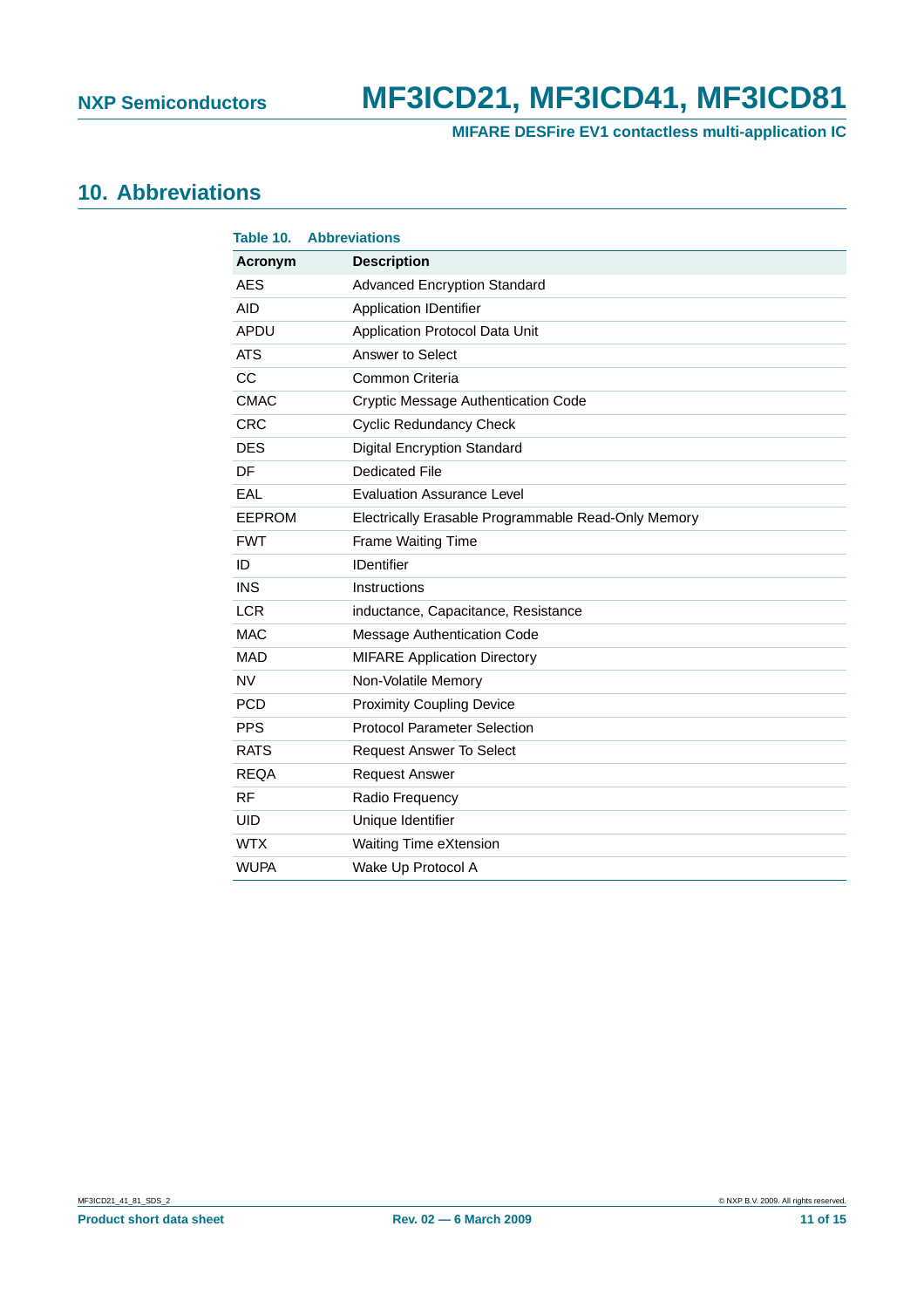#### **MIFARE DESFire EV1 contactless multi-application IC**

### <span id="page-11-9"></span>**11. References**

- <span id="page-11-5"></span>**[1] Data sheet —** MF3ICD81 MIFARE DESFire Functional Specification, document number: 1340345.
- <span id="page-11-7"></span>**[2] Data sheet —** MF3ICD81 Guidance, Delivery and Operation Manual, document number: 146934.
- **[3] Data sheet —** Specification addendum MF3ICD81, document number: 167310.
- <span id="page-11-0"></span>**[4] Data sheet —** MF3ICD8101 Sawn bumped 120 µm wafer addendum, document number: 131831.
- <span id="page-11-1"></span>**[5] Data sheet —** MF3MOD81 Contactless chip card module, document number: 143931.
- <span id="page-11-6"></span>**[6] Application note —** MIFARE DESFire - Implementation hints and examples, document number: 094532.
- <span id="page-11-2"></span>**[7] Application note —** MIFARE (Card) Coil Design Guide Product Specification, document number: 011732.
- <span id="page-11-4"></span>**[8] Application note —** MIFARE Application Directory, document number: 001830.
- **[9] Application note —** MIFARE ISO/IEC 14443 MF3ICD81 Selection, document number: 130810.
- <span id="page-11-8"></span>**[10] Application note —** End to end system security risk considerations for implementing contactless cards, document number: 155010.
- <span id="page-11-3"></span>**[11] ISO/IEC Standard —** ISO/IEC 14443 Identification cards - Contactless integrated circuit cards - Proximity cards.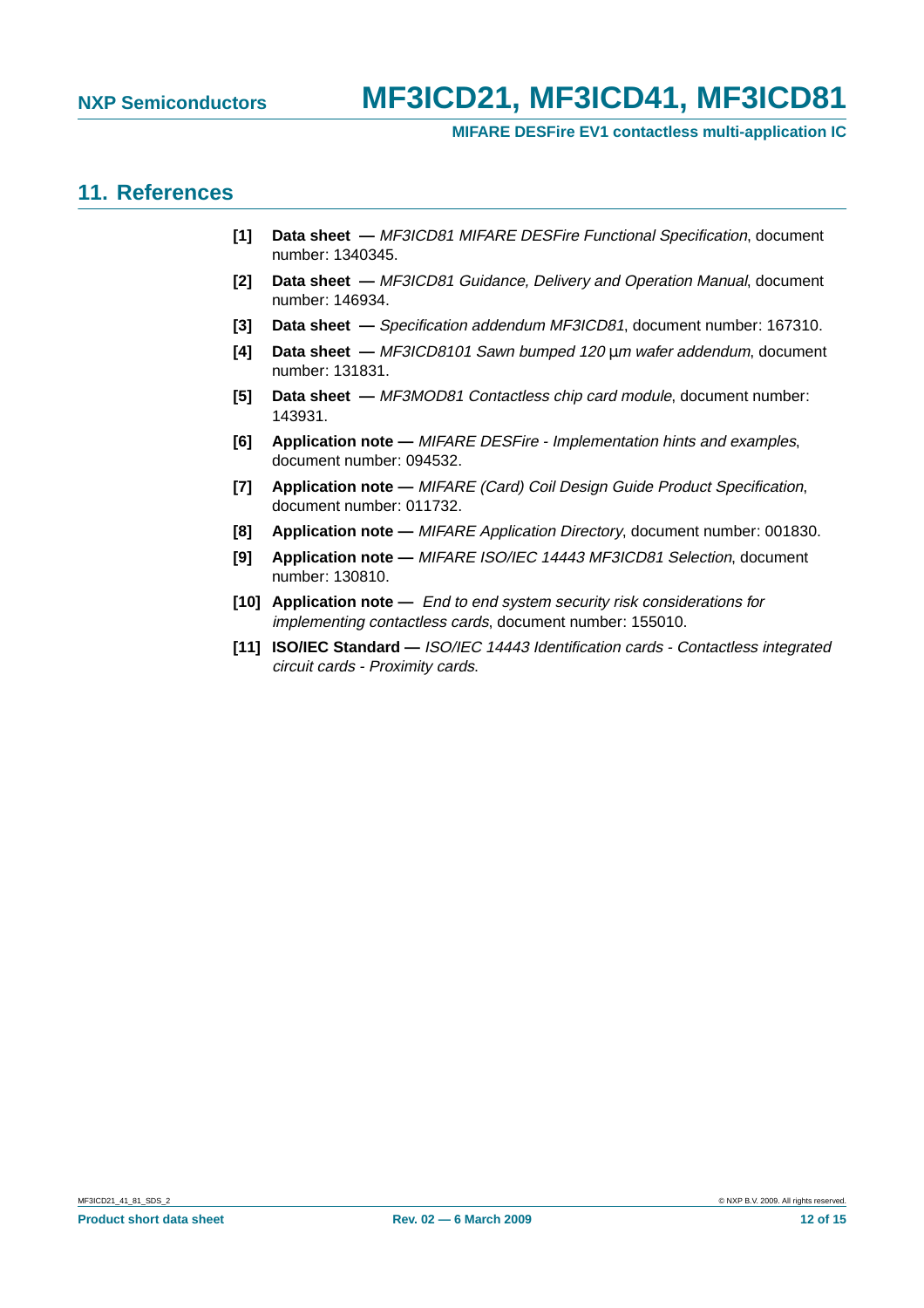**MIFARE DESFire EV1 contactless multi-application IC**

# <span id="page-12-1"></span>**12. Revision history**

#### <span id="page-12-0"></span>**Table 11. Revision history**

| Document ID                   | Release date     | Data sheet status                                                                    | <b>Change notice</b> | <b>Supersedes</b>  |
|-------------------------------|------------------|--------------------------------------------------------------------------------------|----------------------|--------------------|
| MF3ICD21 41 81 SDS 2 20090306 |                  | Product short data sheet                                                             |                      | MF3ICD8101 SDS N 1 |
| Modifications:                | MF3ICD8101DUD/04 | • Section 5 "Ordering information": type number MF3ICD8101DUD/01 changed to          |                      |                    |
|                               |                  | • Section 5 "Ordering information": added root type numbers MF3ICD41 and MF3ICD21    |                      |                    |
|                               | updated          | • Section 1 "General description", Section 2 "Features" and Section 3 "Applications" |                      |                    |
|                               |                  | • Section 11 "References" added                                                      |                      |                    |
| MF3ICD8101 SDS N 1            | 20071213         | Objective short data sheet                                                           |                      |                    |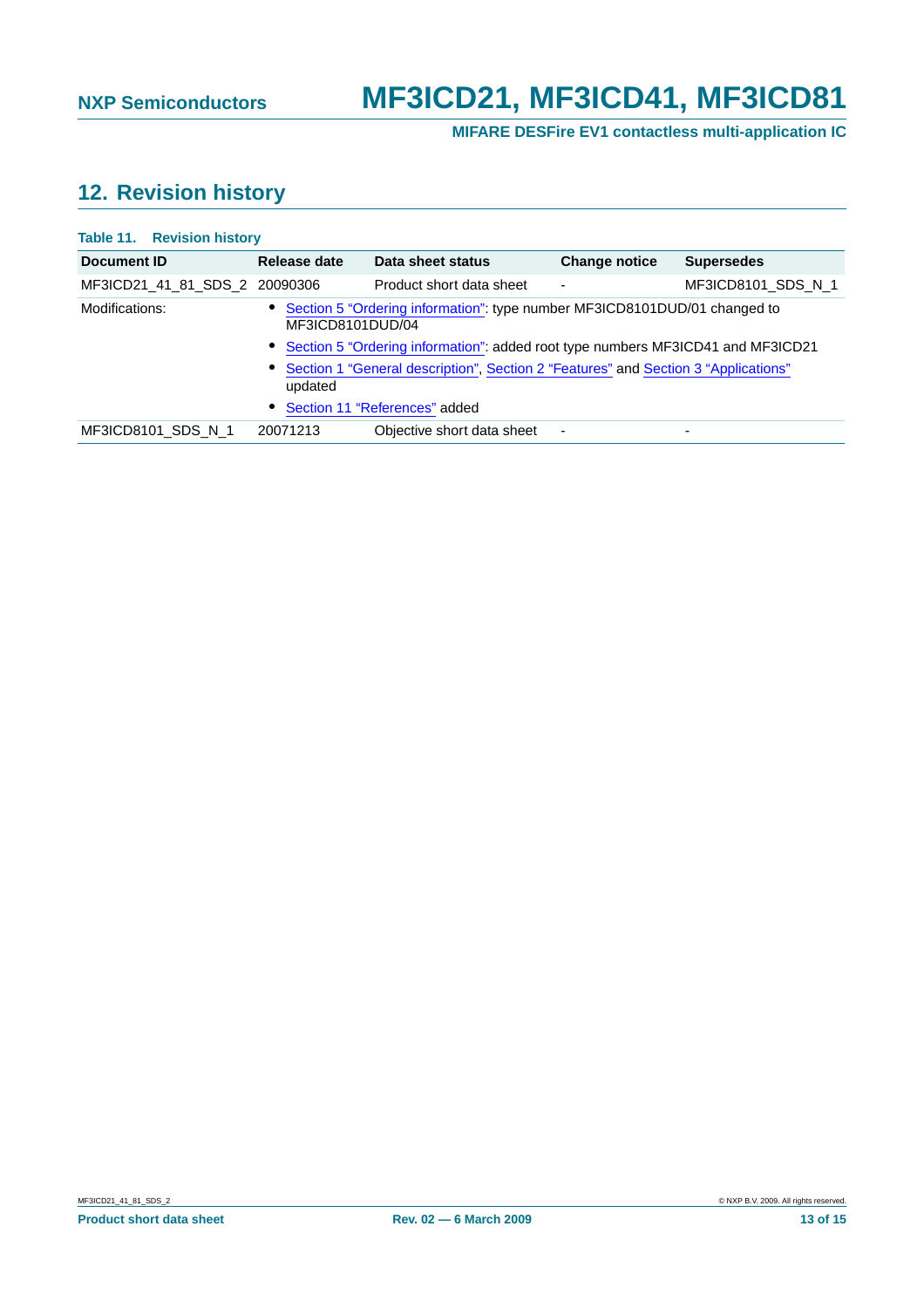**MIFARE DESFire EV1 contactless multi-application IC**

# <span id="page-13-0"></span>**13. Legal information**

#### <span id="page-13-1"></span>**13.1 Data sheet status**

| Document status <sup>[1][2]</sup> | Product status <sup>[3]</sup> | <b>Definition</b>                                                                     |
|-----------------------------------|-------------------------------|---------------------------------------------------------------------------------------|
| Objective [short] data sheet      | Development                   | This document contains data from the objective specification for product development. |
| Preliminary [short] data sheet    | Qualification                 | This document contains data from the preliminary specification.                       |
| Product [short] data sheet        | Production                    | This document contains the product specification.                                     |

[1] Please consult the most recently issued document before initiating or completing a design.

[2] The term 'short data sheet' is explained in section "Definitions".

[3] The product status of device(s) described in this document may have changed since this document was published and may differ in case of multiple devices. The latest product status information is available on the Internet at URL <http://www.nxp.com>.

#### <span id="page-13-2"></span>**13.2 Definitions**

**Draft —** The document is a draft version only. The content is still under internal review and subject to formal approval, which may result in modifications or additions. NXP Semiconductors does not give any representations or warranties as to the accuracy or completeness of information included herein and shall have no liability for the consequences of use of such information.

**Short data sheet —** A short data sheet is an extract from a full data sheet with the same product type number(s) and title. A short data sheet is intended for quick reference only and should not be relied upon to contain detailed and full information. For detailed and full information see the relevant full data sheet, which is available on request via the local NXP Semiconductors sales office. In case of any inconsistency or conflict with the short data sheet, the full data sheet shall prevail.

#### <span id="page-13-3"></span>**13.3 Disclaimers**

**General —** Information in this document is believed to be accurate and reliable. However, NXP Semiconductors does not give any representations or warranties, expressed or implied, as to the accuracy or completeness of such information and shall have no liability for the consequences of use of such information.

**Right to make changes —** NXP Semiconductors reserves the right to make changes to information published in this document, including without limitation specifications and product descriptions, at any time and without notice. This document supersedes and replaces all information supplied prior to the publication hereof.

**Suitability for use —** NXP Semiconductors products are not designed, authorized or warranted to be suitable for use in medical, military, aircraft, space or life support equipment, nor in applications where failure or malfunction of an NXP Semiconductors product can reasonably be expected to result in personal injury, death or severe property or environmental

damage. NXP Semiconductors accepts no liability for inclusion and/or use of NXP Semiconductors products in such equipment or applications and therefore such inclusion and/or use is at the customer's own risk.

**Applications —** Applications that are described herein for any of these products are for illustrative purposes only. NXP Semiconductors makes no representation or warranty that such applications will be suitable for the specified use without further testing or modification.

**Limiting values —** Stress above one or more limiting values (as defined in the Absolute Maximum Ratings System of IEC 60134) may cause permanent damage to the device. Limiting values are stress ratings only and operation of the device at these or any other conditions above those given in the Characteristics sections of this document is not implied. Exposure to limiting values for extended periods may affect device reliability.

**Terms and conditions of sale —** NXP Semiconductors products are sold subject to the general terms and conditions of commercial sale, as published at <http://www.nxp.com/profile/terms>, including those pertaining to warranty, intellectual property rights infringement and limitation of liability, unless explicitly otherwise agreed to in writing by NXP Semiconductors. In case of any inconsistency or conflict between information in this document and such terms and conditions, the latter will prevail.

**No offer to sell or license —** Nothing in this document may be interpreted or construed as an offer to sell products that is open for acceptance or the grant, conveyance or implication of any license under any copyrights, patents or other industrial or intellectual property rights.

**Quick reference data —** The Quick reference data is an extract of the product data given in the Limiting values and Characteristics sections of this document, and as such is not complete, exhaustive or legally binding.

#### <span id="page-13-4"></span>**13.4 Trademarks**

Notice: All referenced brands, product names, service names and trademarks are the property of their respective owners.

**MIFARE —** is a trademark of NXP B.V.

**DESFire —** is a trademark of NXP B.V.

# <span id="page-13-5"></span>**14. Contact information**

For more information, please visit: **http://www.nxp.com**

For sales office addresses, please send an email to: **salesaddresses@nxp.com**

MF3ICD21\_41\_81\_SDS\_2 © NXP B.V. 2009. All rights reserved.